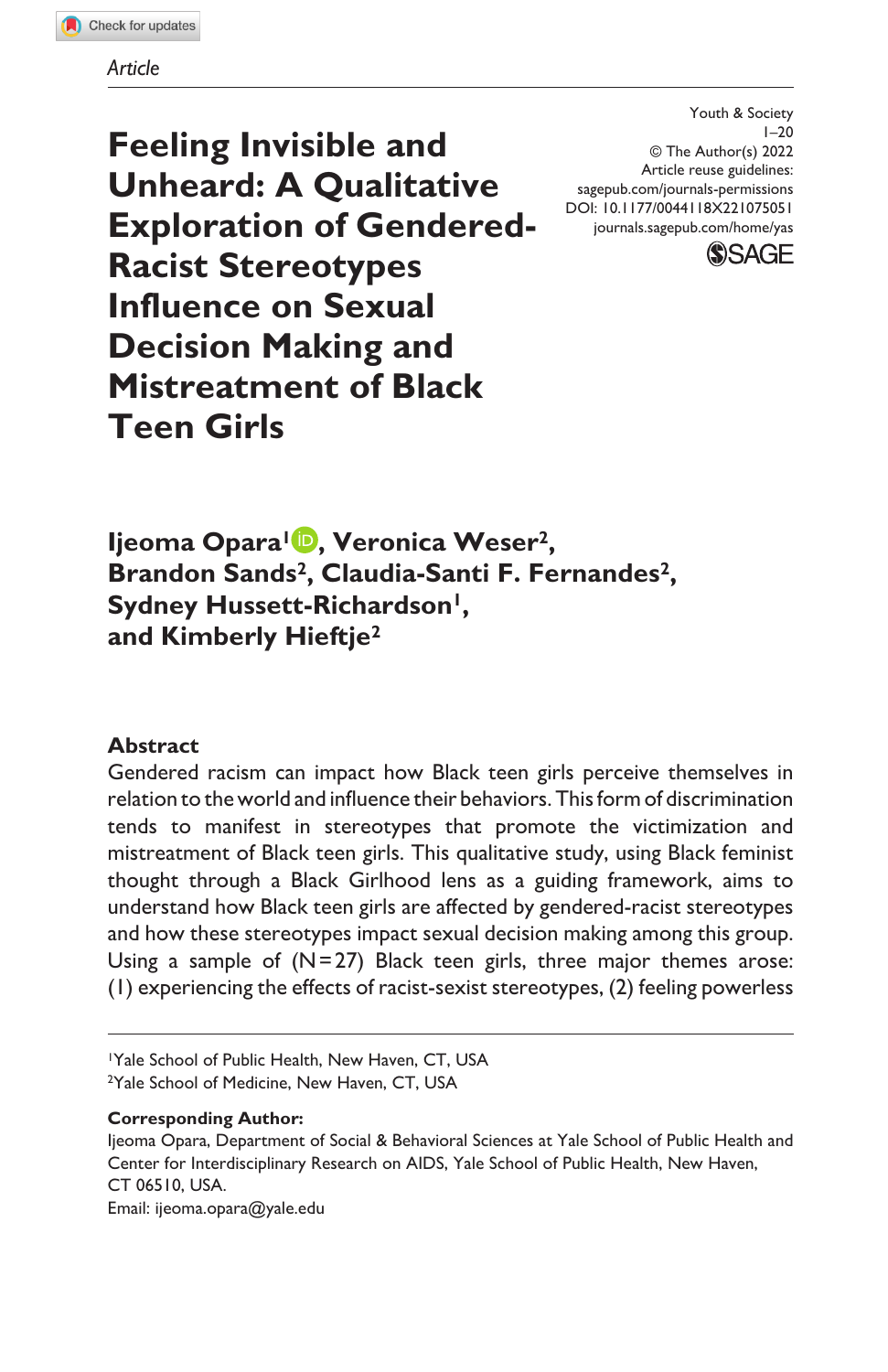and invisible due to stereotypes, and (3) navigating the pressure to have sex due to stereotypes. Implications for this study include incorporating elements of Black Feminist Thought through a Black girlhood lens within prevention programing while also providing Black teen girls with the tools to challenge negative stereotypes with support from adult allies in school and family settings.

#### **Keywords**

black girls, racism, sexism, sexual health

# **Introduction**

Black teen girls often face a double jeopardy due to their intersecting identities (e.g., race and gender) that affect the way they are viewed and treated by society. The intersection of racism and sexism experienced by Black teen girls has been coined as "gendered racism" (Essed, 1991; Thomas et al., 2008). Gendered racism is described as a form of racial and gender oppression that intertwines to create a unique experience for women who occupy, simultaneously, racial and gender identities that are often both marginalized (Essed, 1991). As Black teen girls belong to multiple identities that are often discriminated against due to gendered racists stereotypes, negative internalization of self can emerge within Black teen girls and impact their behaviors. Such internalization leads to lowered self-esteem and higher levels of depressive symptoms which can increase engagement in sexual risk behaviors (Hope et al., 2019; Jackson et al., 2015).

There is evidence to support the impact of gendered-racist stereotypes on sexual decision making such as increasing the likelihood of engaging in sexual risk behaviors (Robillard, 2012; Townsend et al., 2010). However, very few studies have explored, from a qualitative stance, how Black teen girls perceive the ways that specific gendered-racist messages and stereotypes affect their overall sexual health. Since Black teen girls have the highest rates of sexually transmitted infections (STI), compared to White and Hispanic/ Latina teen girls in the United States (Centers for Disease Control and Prevention, 2021), understanding the role of gendered-racist stereotypes and their impact on sexual decision making, treatment, and behaviors may be essential in HIV and STI prevention for this group.

## *Black Feminist Thought and Black Girlhood*

Black Feminist Thought acknowledges that stereotypes that target Black women are an outcome of gendered racism. Sexual scripts specific to Black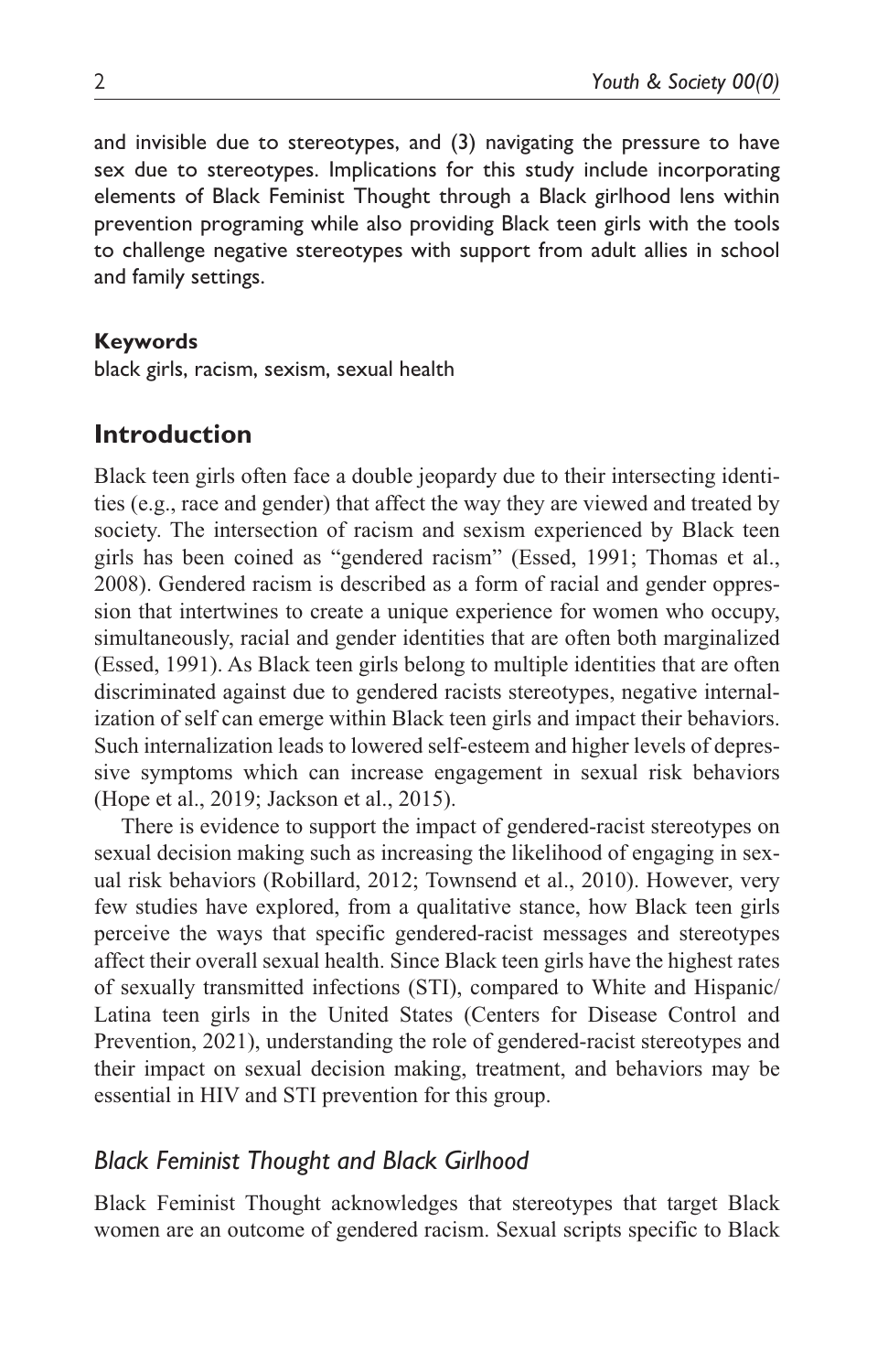women such as Jezebel (a promiscuous Black woman) are also applied to Black teen girls, requiring them to navigate these sexual scripts through their identity formation process during their developmental period (French, 2013). For the purpose of this study, it is essential to acknowledge the unique experiences of Black teen girls, who face an additional marginalized status due to their age, which may cause their experiences to be either minimized or dismissed by adults (Clonan-Roy et al., 2016; Opara et al., 2019). Black girlhood is defined as "the representations, memories, and lived experiences of being and becoming in a body marked as youthful, Black, and female" (Brown, 2009, p. 1). Black girlhood theorists have acknowledged specific responsibility for Black female scholars to deconstruct, intervene, and present the social experiences of Black teen girls (Evans-Winters & Esposito, 2010). Nunn (2018) created the Super-Girl metaphor which was developed from Black feminism and argues that the "Super-Girl" has an intimate experience with gendered racism and uses her feminine strength to adopt resilience and balance both strength and sadness in the face of regular social battles, decision-making and ongoing self-reflection. Due to the preservation of gendered-racist stereotypes from the days of slavery in the United States, Black girls have been forced to endorse and internalize higher negative stereotypes attributed to adult women, which often leads to the adultification and oversexualization of Black girls (Morris, 2016).

# **Purpose of Study**

Sexual health and prevention research often lays the burden on Black teen girls to navigate their romantic relationships and engage in healthy sexual behaviors (Towner et al., 2015; Zurbriggen & Roberts, 2013), but often does not prioritize listening directly to Black girls' experiences. Black teen girls can provide insight to the challenges they face around sex and relationships. Therefore, this study seeks to understand the unique experiences of Black teen girls in relation to decision-making around sex. This qualitative study explored the complex social location of Black teen girls in the U.S., where they must also challenge stereotypes as a result of gendered racism.

## **Methods**

## *Researcher's Positionality*

Throughout the research process, we gave care to our own identities in relationship to our participations and its implications for the study (Milner, 2007). The first author identifies as a Black woman and is a faculty member at a large university. She has been involved with Black girls in her clinical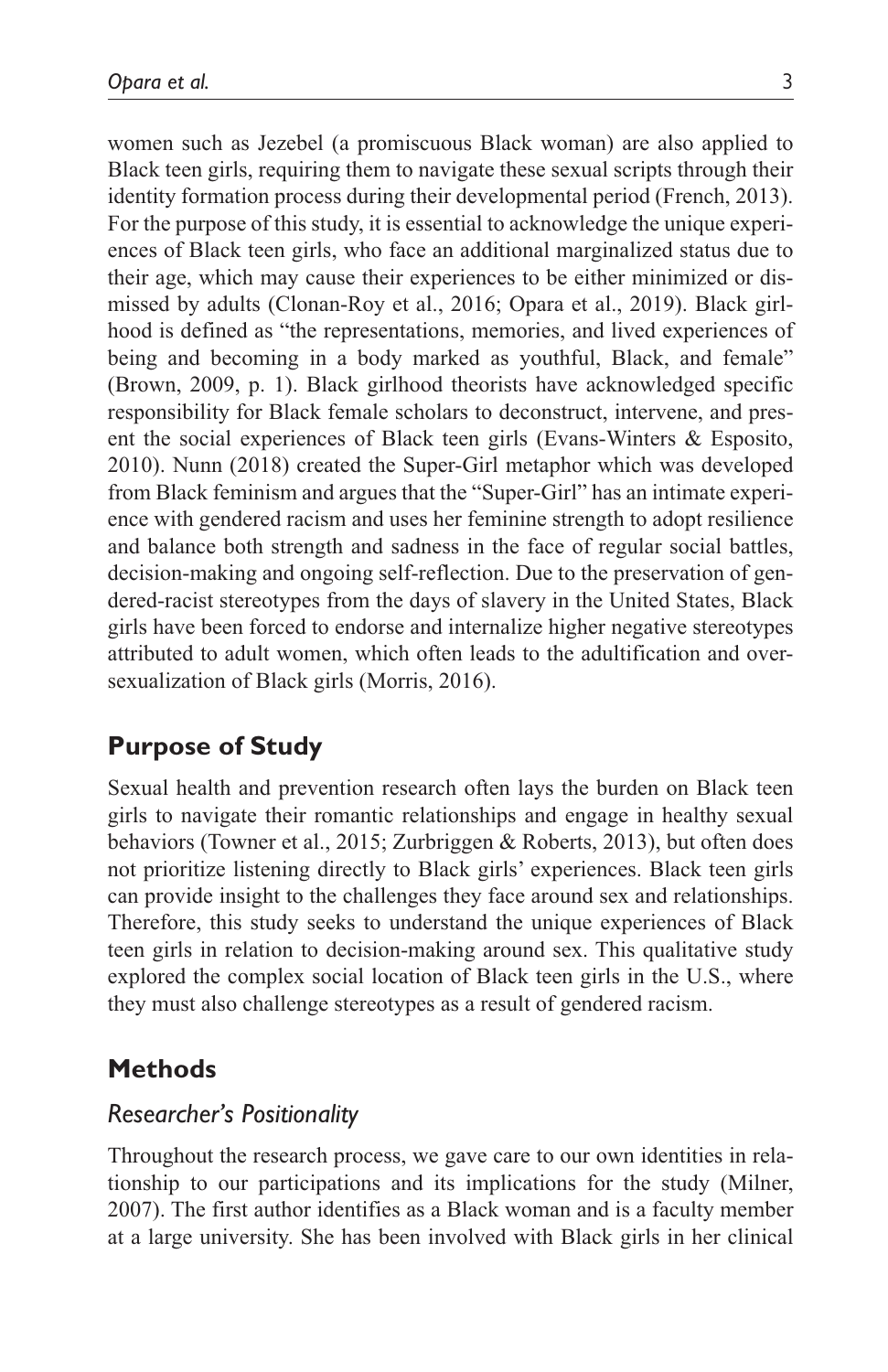work as a licensed social worker and facilitates community-engaged research with Black girls. The first author was not involved in the data collection due to schedule conflicts however was involved in development of focus group questions, data analysis, and a member checking session with a subsample of the participants after analysis was completed. The second author identifies as a queer White woman and is an early career researcher at a large university where she is receiving training in qualitative research methods. She aspires to amplify underrepresented voices through her work. She was involved in data collection, analysis, and member checking. The third author identifies as a Black male and is a clinical research assistant. He regularly advises current and former Black male university students from his alma mater on the preservation of Black male identity in institutions of higher learning and is also a proud member of a traditionally Black fraternity with a long-standing expectation of protection of Black girls and women within the community through allyship and advocacy. He was involved in data collection, analysis, and member checking. The fourth author identifies as a White woman whose parents are immigrants, is faculty at a large university, specializes in qualitative methodology, and practices as a licensed professional counselor. She is a student of the Tavistock method, an approach that explores the role of unconscious processes among group dynamics with a focus on race, ethnicity, gender, social class, and culture. She was involved in the development of the study design. The fifth author identifies as a Black woman, a graduate student and research assistant for a project, directed by the 1st author, that focuses on developing an HIV and substance use prevention intervention for Black girls and currently leads the project's youth advisory board, which consists of Black teen girls. The senior author (KH) identifies as a White woman and is an assistant professor of pediatrics. Her research focus has been on the development and evaluation of game-based interventions for adolescents and young adults with a specific focus on race/ethnicity, age, gender, sexual identity, socioeconomic status, and disability.

#### *Recruitment*

This research is a part of a larger study funded by the National Institute on Child Health and Human Development (NICHD) to support the development of a multiplayer videogame HIV prevention intervention that is gender- and culturally-tailored for Black teen girls (Hieftje et al., 2019). The study was approved by the University Institutional Review Board. Recruiting was conducted using advertisements on social media that directed potential participants to a screening survey hosted on the data collection platform, Qualtrics. The recruiting ad ran simultaneously on Facebook and Instagram and was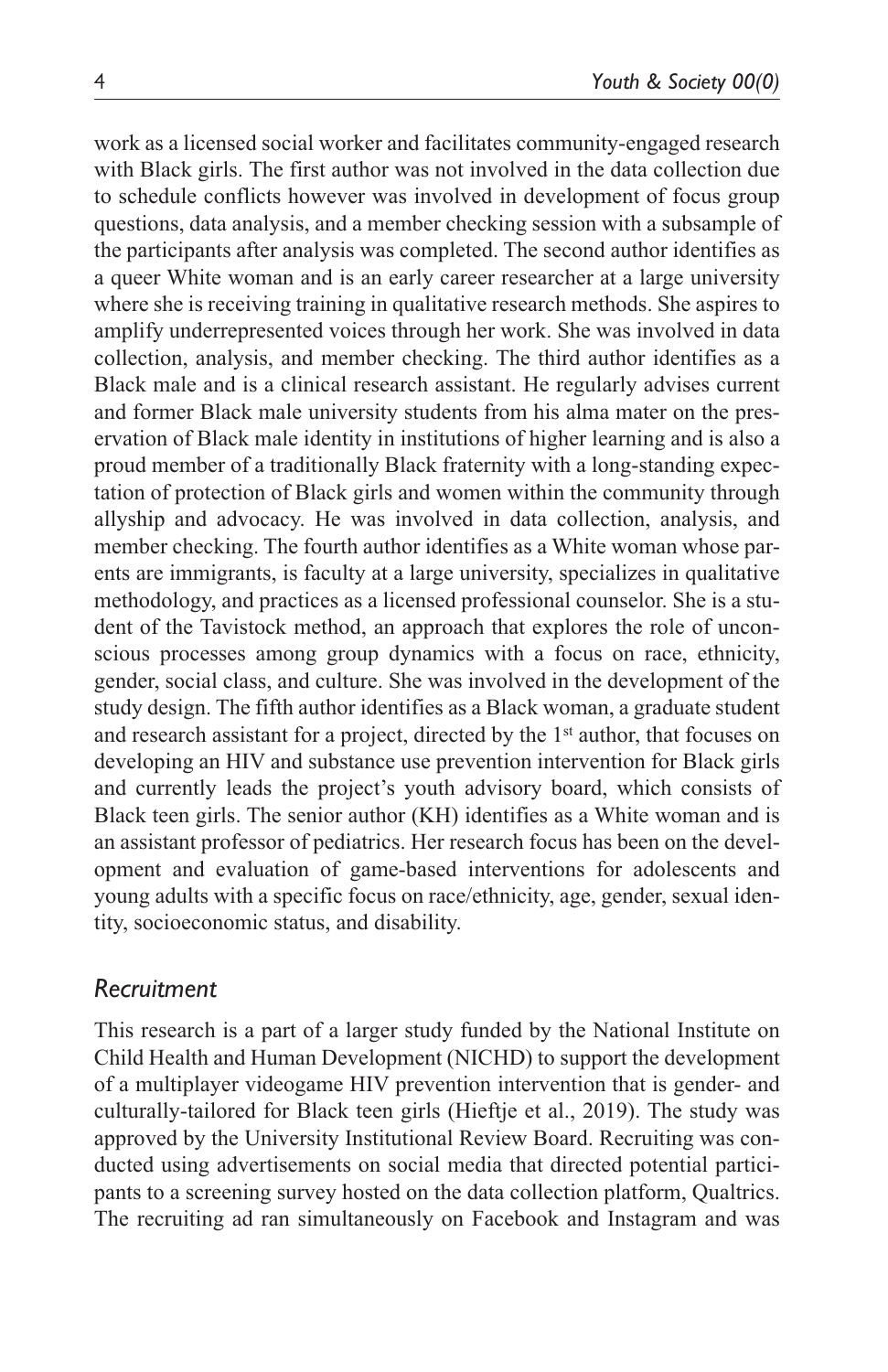displayed nationally to individuals who self-identified on those platforms as (1) Black, (2) female, (3) between the ages of 14 and 18, and (4) identified as heterosexual.

## *Participants*

Teen girls who identified as Black (*N*=27) between the ages of 14 and 18  $(M=16.22; SD=1.25)$  participated in the focus groups. Consent forms were emailed to parents/guardians of participants that were interested in being in the study. Teens subsequently assented to participate at the start of each focus group. The focus group interviews were scheduled during the 3months following the initial posting of the recruiting ad.

## *Data Collection*

Five focus groups were conducted online due to the COVID-19 pandemic and subsequent stay at home orders. The focus groups were audio-recorded through the university's secured Zoom video conferencing software. A phenomenological framework (Kevern & Webb, 2001) was used to guide the development of semi-structured interview questions. The focus group guide (see Table 1) was developed iteratively and incorporated feedback from author CSFF. Interviewers VW and BS guided the discussion following the semi-structured focus group guide. Interviews were then transcribed verbatim. The focus groups ranged from 90 to 120minutes and each focus group consisted of four to six participants. Typically, three to four focus groups yield saturation; we conducted five focus groups to enhance rigor (Kevern & Webb, 2001). At the end of each focus group, participant mailing addresses were collected through Zoom's private chat function and the principal investigator mailed all participants prepaid Visa gift cards in the amount of \$30.

## *Data Coding and Analysis*

Audio recordings were transcribed by a professional transcription service and reviewed for accuracy by the research team. The authors coded all transcripts following principles of grounded theory, using the constant comparative method for systematic inductive analysis (Glaser & Strauss, 1967). Data from the interviews were first analyzed by research team using open coding, whereby concepts were identified and labeled as they emerged from the data and across the focus groups (Boyatzis, 1998). The research team read and re-read all the transcripts and developed initial codes in isolation. During the weekly research meetings, the initial codes were reviewed and discussed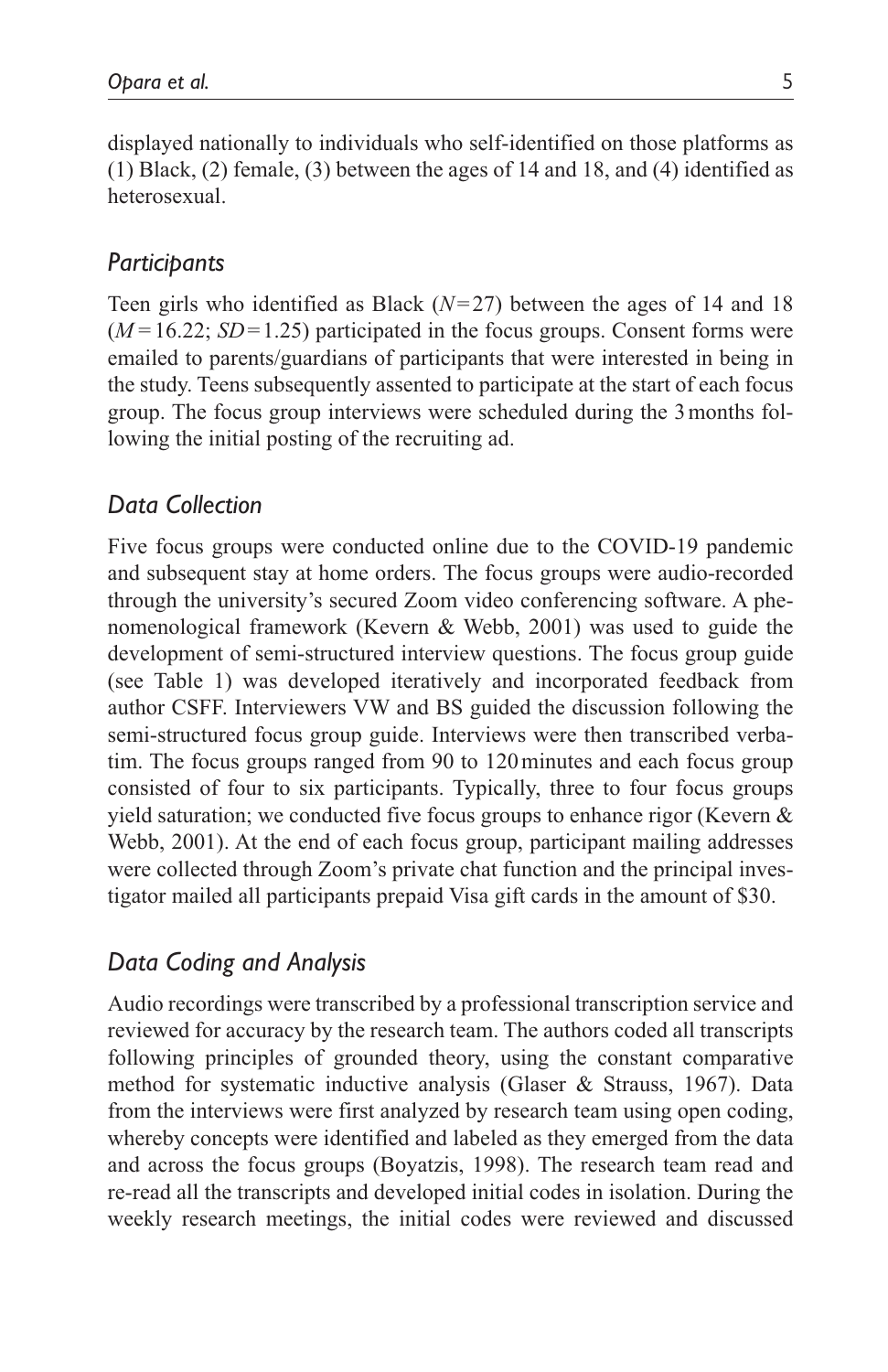## **Table 1.** Focus Group Interview Guide.

#### **Meeting Guys:**

- 1. Where do heterosexual teen girls your age meet guys?
- 2. How do boys typically approach girls that they like?
	- a. How do guys ask girls out?
	- b. What are some examples of what this might look like?
	- c. Where does this happen?
- 3. How do girls your age show that they like a guy?
- 4. How do girls your age ask guys out, if at all?
	- a. What are some examples of what this might look like?
- 5. Would you rather meet a guy on social media or in person? Why?

## **Communicating with guys (on Social Media):**

*Imagine someone you know is chatting with a guy she just met.*

- 1. What social media platform is she using (snapchat, Instagram, tiktok etc)?
- 2. What would the conversations look like? Can you give me a play by play?
- 3. How are these conversations different depending on how she met the guy? (e.g., met in person, met through a dating app, met through a friend, etc.)

## **Social Media:**

- 1. How do girls learn more about a guy they like? How do they use social media?
- 2. How much do you trust someone's social media presence when you are trying to find out more about them?
- 3. Give an example of a time you searched for information about a guy. What did you find out?

## **What to find out about a guy:**

- If you just met a guy, what would you want to know about that guy before you agree to go out with him?
	- a. If you could only choose three things to know about him, what would they be?
- 2. If you had to create a list of must-haves and deal breakers for a guy you wanted to date, what would be three for each?

## **Dating**:

- 1. What do teens your age do for fun with people they like? a. What does a typical date look like?
- 2. If you go on a date with a guy, does that mean you two are exclusive?
	- a. How might someone talk to a guy about being exclusive?

## **Sex**:

Okay, now we are going to shift gears and talk about sex. You don't have to share anything personal that you don't feel comfortable talking about. You can always talk about general things you think are true for people your age. You can also write anything down that you want to share with me, but that you don't necessarily want to say in front of the group.

- 1. Do girls your age want to have sex with a guy they like?
- 2. Who usually initiates sex? Girls or guys?
	- a. Can you give an example of what this might look or sound like?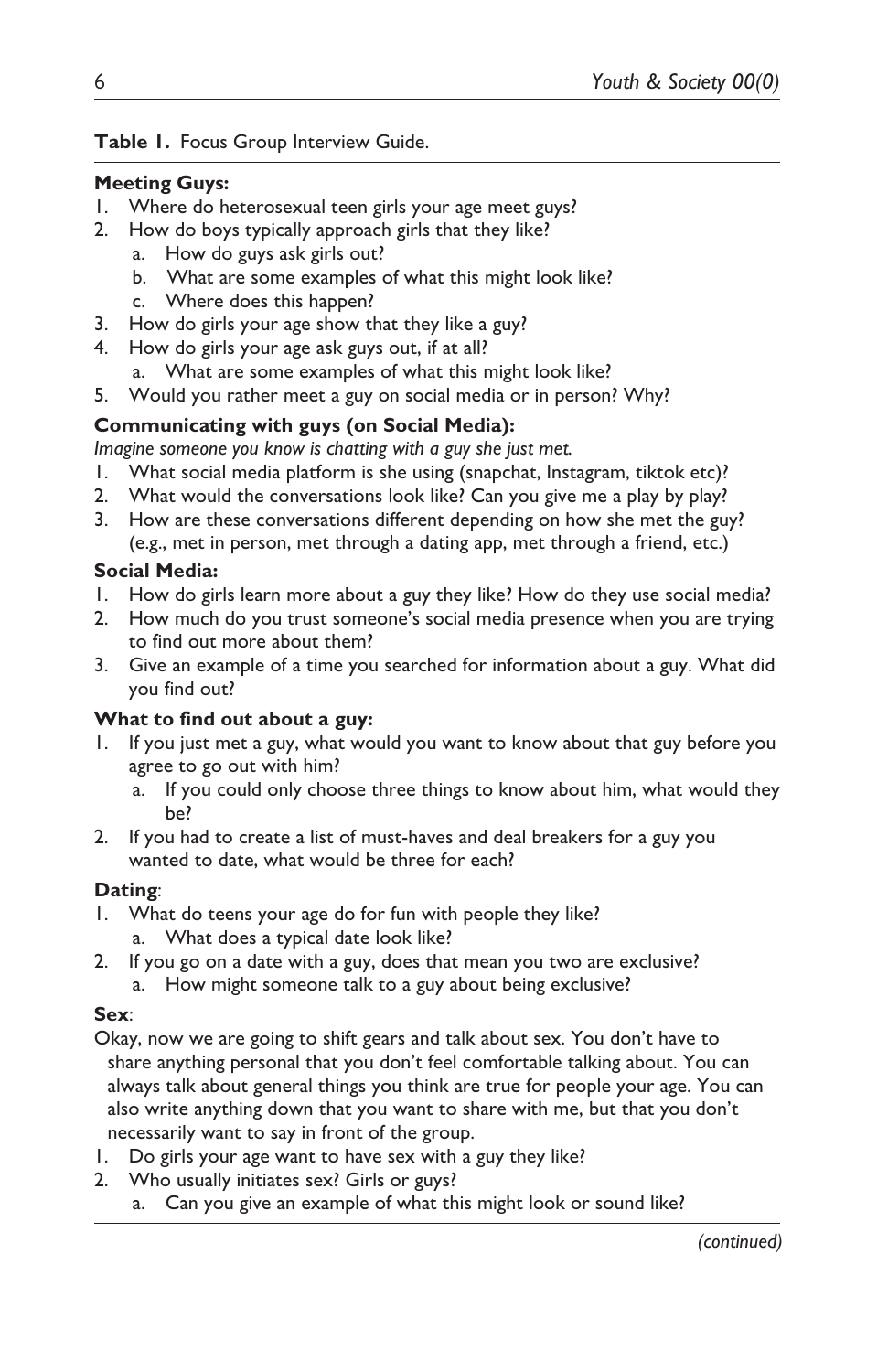### **Table 1. (continued)**

- 3. What might make a girl say yes to sex? What might make a girl say no?
- 4. What are some situations that teens your age might get themselves into where they make poor decisions about sex?
- 5. What kind of tactics do guys use to convince someone not to use protection during sex?

#### **Status:**

- 1. Do you think teens your age worry about getting HIV or STIs? If so, what do they worry about? If not, why not?
- 2. What do teens your age think about getting tested for STIs/HIV? a. How would a girl talk with a guy about HIV/STI Status?
- 3. Describe a few ways someone your age might talk to a partner about getting tested for HIV or another STI.

#### **PrEP:**

Something we want to feature in our game are different ways to prevent STIs, including HIV. PrEP is a relatively new way to prevent HIV.

[Before sharing PrEP info sheet]

- 1. Have you ever heard of PrEP, Truvada or Descovy? What have you heard?
- 2. What does PrEP do?
- 3. Who do you think would benefit from taking PrEP?

[Share PrEP info sheet]

Let's review this information sheet to learn more about PrEP.

- 4. Given this information, what do you think are the benefits of PrPE? What do you think are the downsides?
- 5. What would you think if you found out a friend was taking PrEP?
- 6. What would a partner of someone taking PrEP think about it?
- 7. Would knowing that your partner is taking PrEP change anything about your safe sex/STI prevention practices?

#### **Concluding Question:**

- 1. Is there anything that you would like to add or share about what we've discussed today?
- 2. And, lastly, do you have any questions for me? If you think of any questions, please do not hesitate to contact me at any time.

until all team members agreed on the coding and no discrepancies remained. The team agreed on the process of coding before analysis occurred. All codes were compiled and organized with Dedoose mixed-methods analysis software (Dedoose, 2020).

# **Findings**

Themes relating to gendered-racist stereotypes emerged across all focus groups in the study as participants became candid in discussing how they are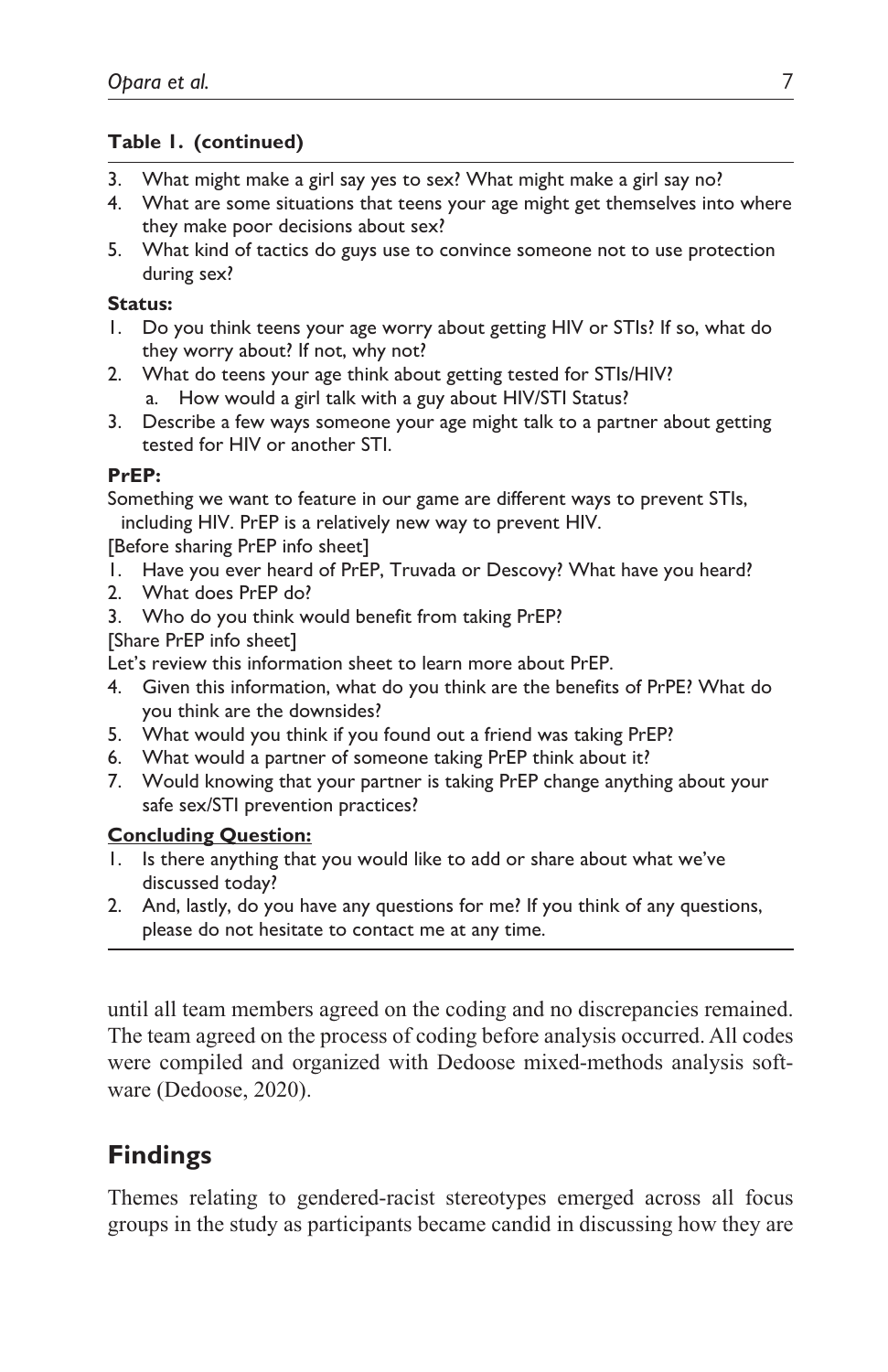often oversexualized and discriminated against by their male counterparts. Three themes emerged in the study: (1) experiencing the effects of gendered racism on their bodies, (2) feeling powerless and invisible due to stereotypes, and (3) navigating the pressure to have sex due to stereotypes.

# *Effects of Gendered Racists Stereotypes on Their Bodies*

Overwhelmingly, participants brought up instances of how they are targeted by males due to their race and gender in sexual ways that make them uncomfortable. Teens in the study were well aware that their victimization was due to stereotypes placed on their group that allowed for their mistreatment to be normalized and accepted in society. One participant added, *"So why is it okay for this Black boy to be sexualizing me and making me feel uncomfortable?"* expanding on the notion that their discomfort in such situations was normal and often ignored by society. One participant mentioned that reaching puberty early changed the way people viewed her, assuming that she was sexual, seemingly seeing her as older than her age:

When I was going through puberty. . .I was an overly developed kid from an early age. I started growing breasts when I was 8. I was in the second grade with a bra and then by the time I was finished with elementary school. . .I had a bigger body than a lot of other girls. . ..In high school having a different body than a lot of my peers it distorts your body image because then people think you are being overly sexual. When you start developing from an early age, people assume that you know certain things or you're ready for a talk.

A majority of the participants (*n*=15) acknowledged that Black females have historically been accused of being overly sexual and described how the historical context of their treatment is therefore different from other women in the U.S. One of the participants explained:

Black women are often sexualized. In our history Black women were ostracized for having big chests, and big hips, and but now it is seen as a trend when it's on White and Latino women. All type of stuff like how Black women are always being told like, "you're too aggressive, you're too hypermasculine, you're this, you're that, you're not attractive." But those same attributes that were deemed not attractive on us, are attractive on every other race. And I just feel like, you know, when do we win?

Another participant described how she is aware of the way her body is treated and viewed differently than her White female classmates: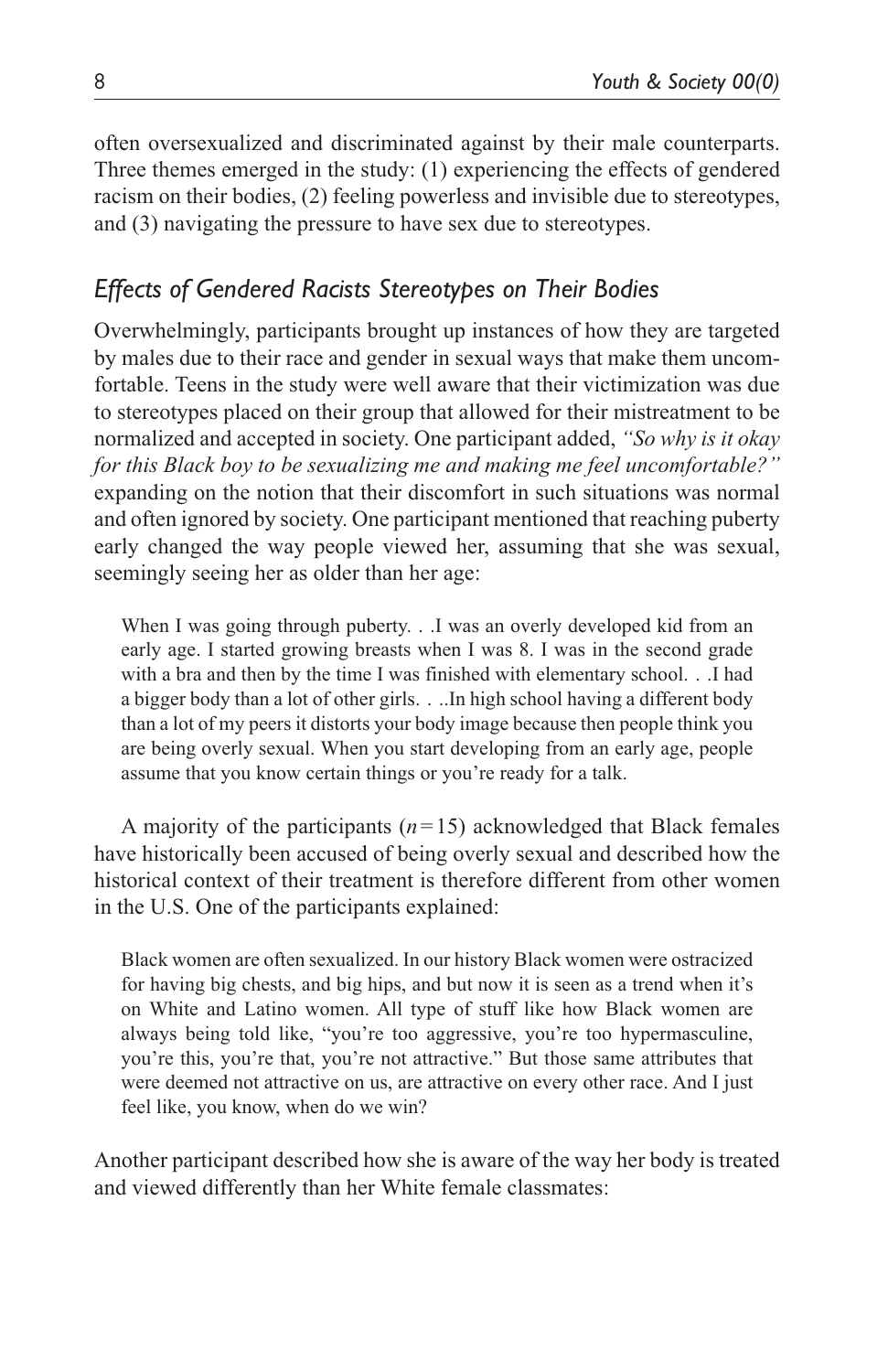I have some classmates who always they wear crop tops and short, low-cut shorts all the time and they think nothing about it. I don't shame them for that. But I think of myself, I will get slapped for wearing something like that outside. Even to this day I'm scared to wear a crop top outside and that's saying a lot. I'm a 16-year-old girl and most of us we have revealing clothing. . .I'm scared as hell to wear a crop top and some jeans outside because I don't want to be perceived one way. I don't want to get slapped or I don't want to get talked bad about.

Participants agreed that they sometimes didn't feel safe in school settings and acknowledged that it disappointed them when their male peers would make them feel uncomfortable and their discomfort was not acknowledged.

Then it's like you go to school and boys think they own you. It's like we both Black. You would think we'd both have the same parent structures. . . .it is really scary because you really don't know and feeling uncomfortable with your own body and sexuality as a teenager girl especially as a Black girl, I feel like it's not talked about enough.

One participant described the emotional labor that Black teen girls have to go through which then internalizes and normalizes the behaviors:

"I'm 17 and people don't understand that. . ..it's like you're in middle school and you got all these boys saying, "she thick" and then they start touching your booty. At some point you start to think that's what normal is. So then you get to high school and it's more aggressive added onto such a booty. They want to have sex with you and all that. It's just uncomfortable to think about"

Overall, participants felt a sense of hypervigilance related their bodies based on how others perceived and oversexualized their bodies. Many noted that they often felt uncomfortable by the perceptions of others and experienced a different standard compared to their white peers. This type of victimization led many to feel unsafe—physically and emotionally—in their surroundings.

## *Feeling Powerless and Invisible due to Stereotypes*

Girls in the study described different ways in which they felt they are not heard, seen or validated, leaving them to minimize their own mistreatment. Some girls attributed this to the avoidance of discussion of sex and sexual assault within their communities.

One participant mentioned: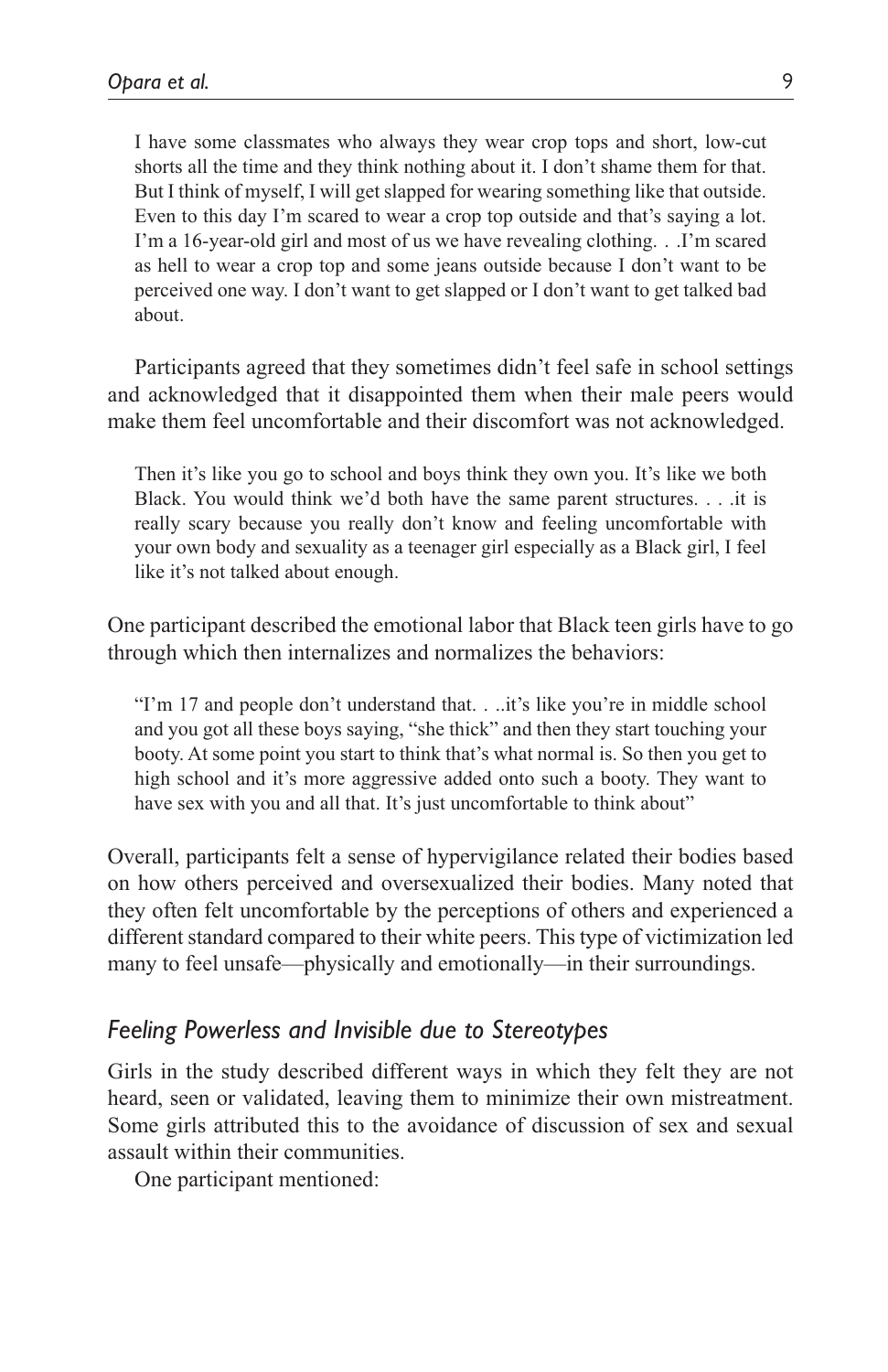. . .you can't talk to your family about it. You can't go to mom and say. . . A boy slapped my ass today. [She would say], "What were you wearing? Well, I told you not to wear those clothes outside." One time when I was 11, this man he had. . . he tried to solicit me in his car. He was talking how he wants to have sex with me. And I just ran away. I told my mom. She's like, "make sure you don't wear that outside anymore." And I was literally wearing pajamas. I had just gotten up and then my mom was like "go take out the trash." What was I supposed to do?

Another participant added how it is difficult to talk to her mom or friends about it the sexualization of Black girls and how they are treated:

. . .you can't talk to your mom about it. You can't talk to your friends about it because they're in the same boat as you are. When it comes to sex, being a Black girl, people assume that you have sex. I'm a dark-skinned Black girl and we are fetishized and seen as sexual beings, high sexual beings. People will perpetuate that stereotype even though that's far from the truth.

Approximately eight participants verbally acknowledged across the focus groups shared the sentiment that they could not talk to their families about sexual assault or mistreatment and were unsure of how to process such incidents. Even within the school context, a majority of girls shared their experiences of not being treated seriously when they were physically touched by a male classmate. In this next quote, this participant shared her shock in which she was disciplined by the schoolteacher when she retaliated, which made her feel powerless and not protected.

. . .And then going through school, elementary school, middle school and now high school, guys will look at you a certain way. People try to touch you. One day in my Spanish class, in middle school and I had on my favorite pair of skinny jeans and this nice white Polo shirt. . .I got my hair done. I was feeling nice. And then I walked past the table where one of my friends and then this boy slapped my ass and I yelled at him. I got in trouble for yelling at him. The teacher was like "you should have handled that better." And she didn't see what he did and no one else saw. I wound up getting in trouble for it. But if situations like that happen, you think. . .wait, I have no power.

This same participant went on to describe the multiple challenges she faces in challenging stereotypes, and other participants agreed.

. . .And people talk about things. "Oh, she's a ho, she wear tight clothes all the time. She always showing off." But then if you dress down, if you wear sweatpants and a sweatshirt every day, "oh she's sloppy. She raggedy. She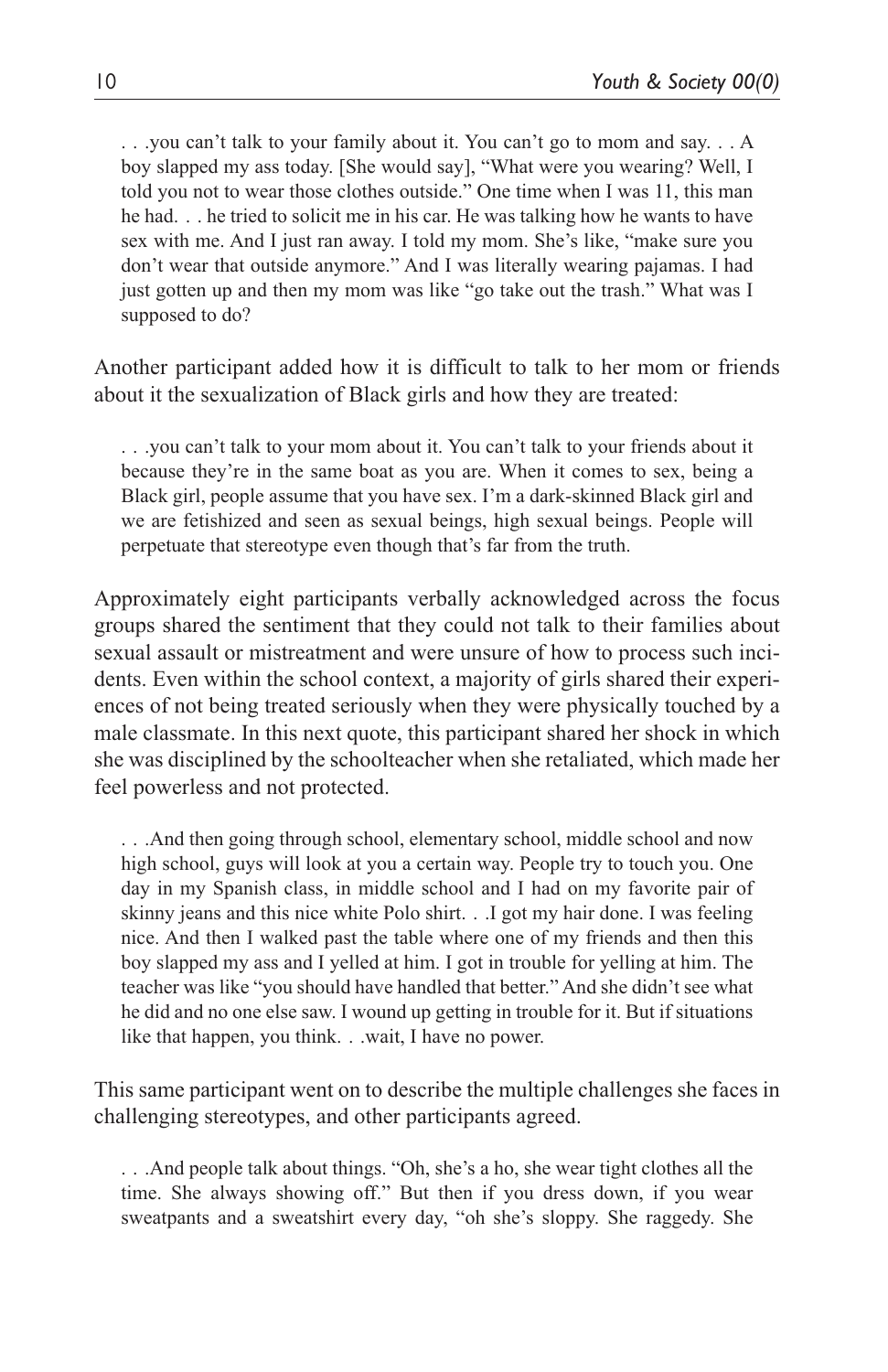don't care about herself." And if you try to go somewhere in the middle where you wear a tight shirt and some sweatpants, people still talk about that behind your back, "she's trying to be a dyke. She's gay" So it's a never-ending cycle. You can't do right.

Another participant described her opinion of the silence on sexual assault within her community and the normalization of sexualizing Black girls' bodies:

So, I feel like. . . in the Black community, it happens within families, it happens within churches, it happens within gatherings, and no one talks about it. No one in the Black community wants to talk about this sort of stuff and I feel like it's really wrong. Because, assault does happen. . .

Girls in the study agreed that collectively that they do not receive enough information about healthy relationships and interactions, their bodies, or sexual education from their school and families. Girls felt that because sex is seen as a taboo subject in their family which may place them at a disadvantage to understand how to engage in healthy relationships.

I feel like being a Black girl. . .sex is talked about different. It's more taboo. "Don't be fast. Don't wear this." We already expected to not be sexual people because in the real world we already are sexualized. So that's why it's hard to understand parents. That's how I feel. And I've got sisters. Mom, I think she just assumed that I know. . .

Collectively, participants acknowledged the pervasive nature of their victimization among their family and community members. As such, they often avoided or minimized their trauma given how often they experienced it themselves or through witnessing the experiences of others. This, in turn, often forced them to internalize their victimization alone. Many participants disclosed that did not have opportunities to engage in discussions around healthy relationships and interactions, their bodies, or sexual education—silencing their needs to learn and to explore these topics at a critical developmental stage.

## *Navigating the Pressure to Have Sex due to Stereotypes*

The lack of discussion about sex and the protection of their bodies led Black girls in the study to acknowledge the pressure they and their friends feel to have sex and the inability to know how to negotiate healthy sexual behavior with their partners: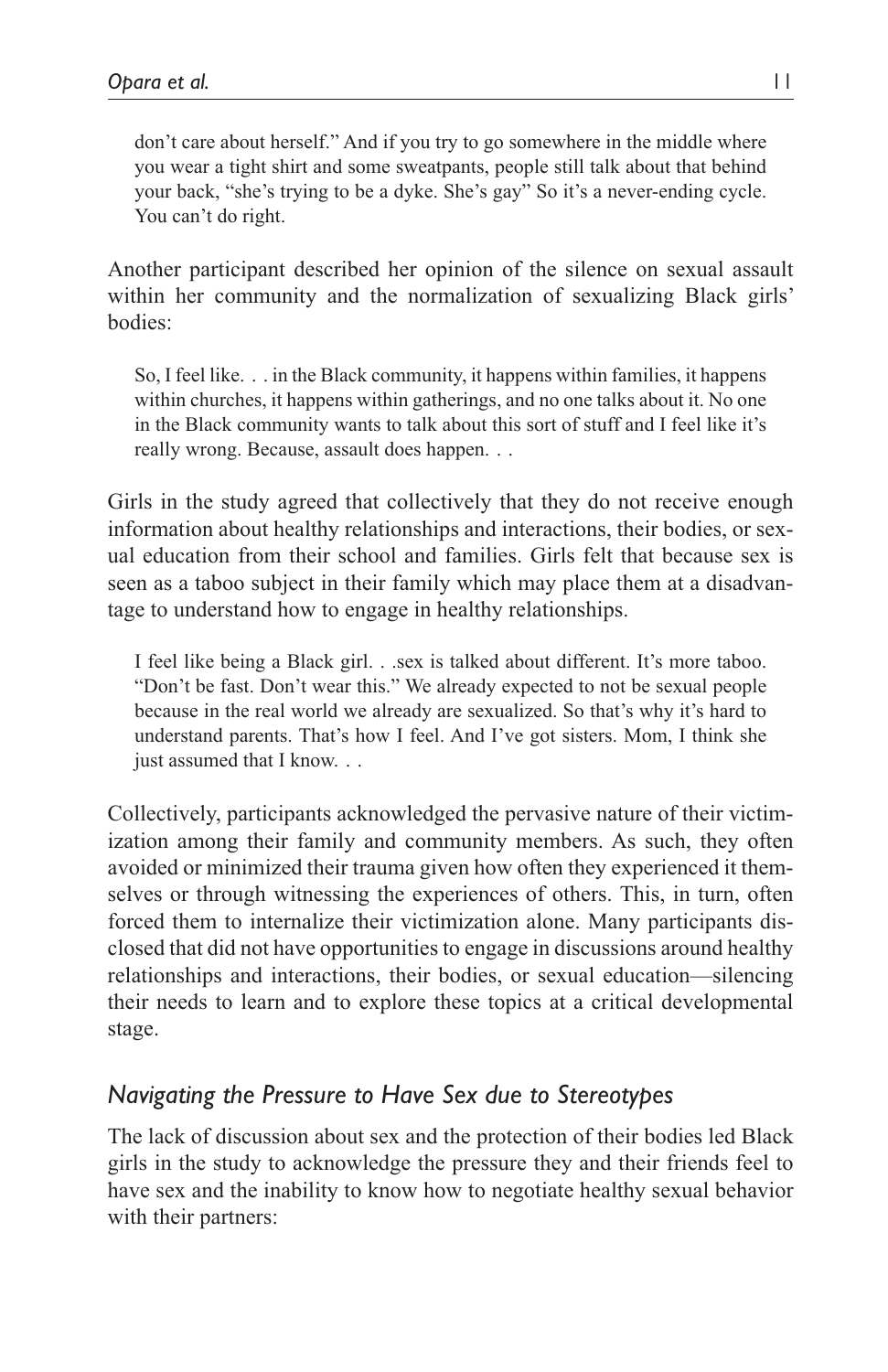Most situations, a lot of the girls sometimes feel pressured. Because I've heard some people say like from a friend from a different school that I didn't know, they're like, the girl asked the guy if he wanted to do it [have sex], because she felt like if she didn't, he would leave her or something.

Some participants even mentioned how resisting having sex could lead to being stereotyped negatively. No matter what decisions Black teen girls make in regard to sex, their decisions are often seen as negative and labeled as such:

Especially when you're a Black woman or girl. It's like well you're just being a bitch if you say no [to having sex].

Another participant added:

A lot of labels come into play. When it comes to a woman saying no and standing in her own and just being comfortable with setting boundaries, people have issue with that for whatever reason. We get labeled with angry Black girl. We get labeled as a bitch and it's like I just wanted to let you know that's not what I was trying to do.

Another participant mentioned the stigma that is associated with not wanting to have sex:

For me, I'm a high school senior and there's a lot of pressure with people having sex with each other. You don't want to be labeled as a prude. You don't want to do anything. That's just something. . . It's a stigma. Even though a lot of girls don't feel pressured to do anything, they don't want that label.

Shaming as described by girls in the study were associated with either having sex or not wanting to have sex, which presented as a challenge for girls in regard to their sexual decision making as mentioned by another participant:

I feel like a lot of girls get shamed for that, but then they're also shamed if you do it and the same with guys. It's like you can't win either way. If you do it, you're slut. If you don't, you're a prude or a dyke.

Girls in the study felt that regardless of the decisions they made in terms of choosing to have sex or remain abstinent, they would be judged unfairly and, therefore, labeled through a gendered-racist stereotypical lens as being angry, prudish, or promiscuous—consistent with negative sexual scripts that are shared by Black women. They highlighted the inconsistent messaging along with judgment from society on how they engage in sexual behaviors. Specifically, they noted stigma and shame from having sex and from not having sex. Given society's hyperawareness of their sexual behaviors, they noted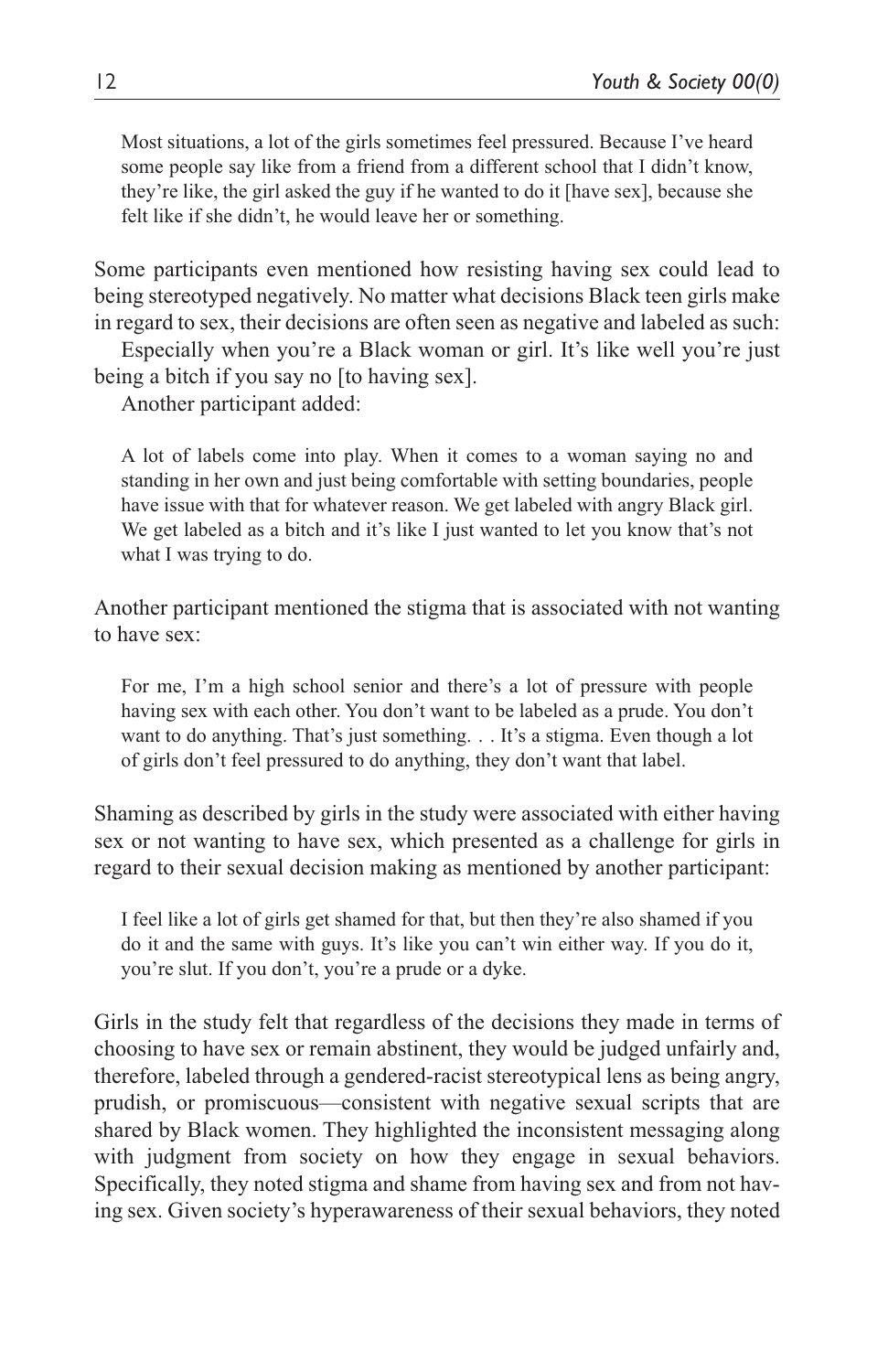how this impacted their sexual decision-making process and made it difficult to set boundaries.

# **Discussion**

This qualitative study contributes to a critical examination of gendered racist stereotypes that Black teen girls face and must challenge daily. Such stereotypes can impact their decision making in romantic relationships, as well as impact their treatment and overall sexual health. This study uses Black feminist thought (Collins, 1991) as a foundational theory, through the lens of a Black girlhood framework as a guide to understand and highlight the lived experiences of Black teen girls and the stereotypes that impact their view of self in relation to the world. By highlighting the voices of Black teen girls, this study emphasizes the importance of providing Black teen girls a safe space to discuss structural issues that uniquely impact them. This approach allows for the uplifting of Black teen girls within a focus group setting, to analyze, resist, and challenge the norms using a Black girlhood lens. Participants in the study overwhelmingly were aware of stereotypes that were placed on Black teen girls due to the socio-historical context of Black women and girls. By understanding specific challenges, including language that is used to dismiss or harm Black teen girls, prevention researchers can begin to adapt or develop interventions appropriately.

Key themes arose which were centered around the intersection of their race and gender and how stereotypes specific to Black girls and women impacted the way they were viewed in romantic relationships. As discussed within the study, the normalization of the oversexualization of Black girls is often ignored within larger contexts such as within schools and families, which can lead to detrimental consequences for Black girls. Girls in the study admitted that they had been fondled or sexually assaulted in the past by boys in their schools but felt powerless to defend themselves. Girls in the study attributed their mistreatment by teen boys to sexualized stereotypes that normalized the behavior of their male counterparts. Racialized and gendered stereotypes contribute to the problematic behavior and treatment of Black girls in the U.S (Feagin, 2014). While girls in the study appeared to have a strong sense of closeness and awareness to their Black identity, collectivistic orientation may create culture-specific barriers to disclosure among Black girls in the aftermath of intra-racial sexual assault from teen boys that are also Black (Gómez & Gobin, 2020; Tillman et al., 2010).

Another finding that arose from the focus groups was the lack of support Black teen girls in the study felt they received from family members and teachers, in regard to discussions of sexual topics including sexual assaults.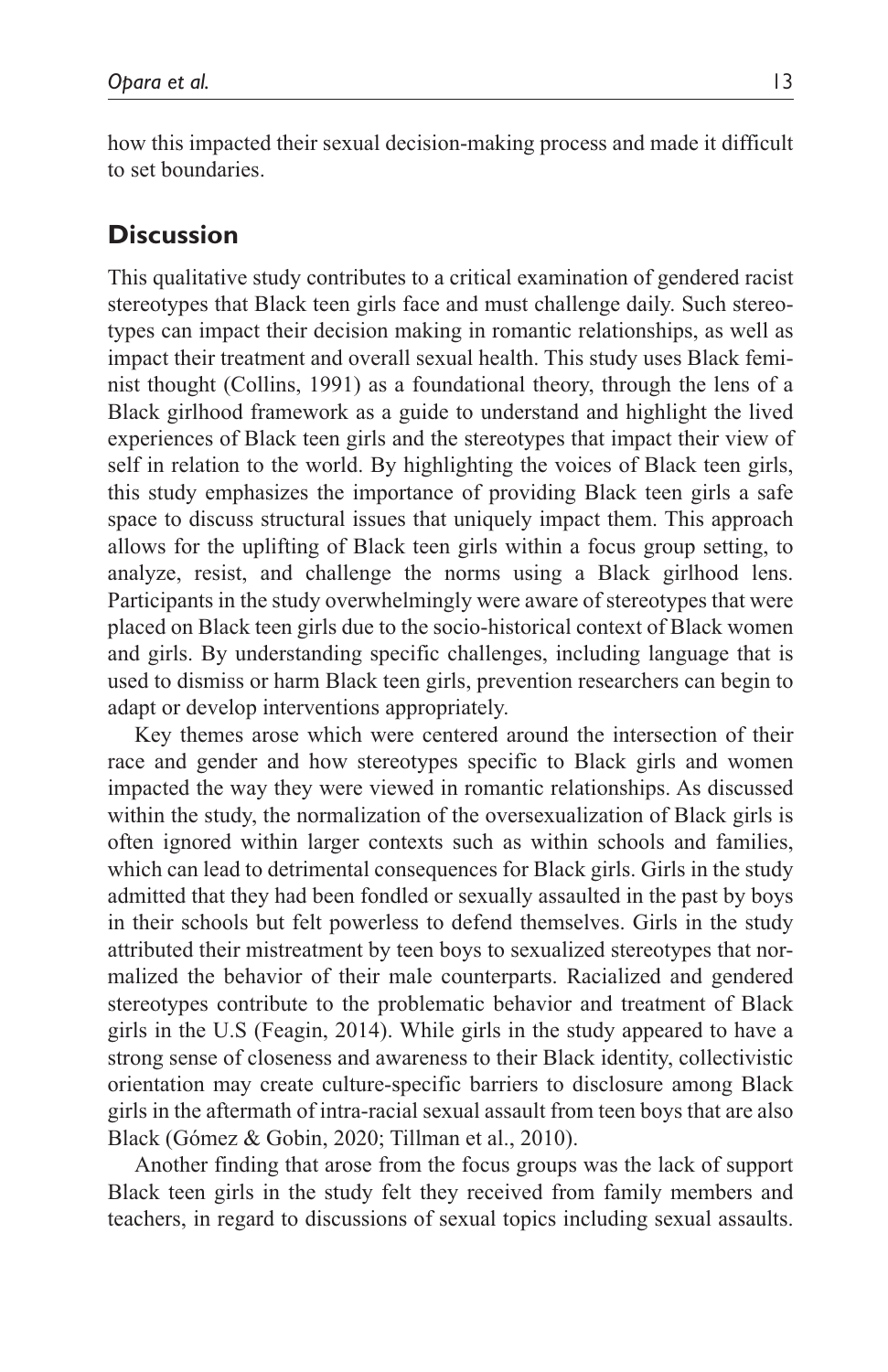As girls reported incidents to teachers and family members, their accusations tended to either be ignored or dismissed, leaving girls powerless and unsure whether the attack on their bodies would remain unpunished. Consistent with the literature, Harris and Kruger (2020) conducted a critical phenomenological study with middle school Black girls who described their experiences with verbal and physical sexual harassment from their classmates were dismissed or minimized by teachers and school administrators. Due to gendered racist stereotypes, teachers may view Black teen girls as sexually available, and interpret harassing behavior as an accepted cultural norm within the Black community (Carter Andrews et al., 2019), even though Black girls are more likely to be touched, fondled, or grabbed than Hispanic/Latina or White girls (Young et al., 2009). Despite over a decade of data documenting their risk of exposure to sexual harassment, the gender-based harassment and assault of Black teen girls are often ignored due to teacher perceptions of students based on race, gender, and class (Rahimi & Liston, 2009; Tonnesen, 2013). Regarding families, it is possible that some matriarchs within the Black family may avoid discussions related to sex and sexual assault as a way to shield their daughters from knowing about sex. In a study on HIV communication between Black mothers and their daughters, daughters reported wanting to have more serious conversations about sex and sexuality but felt their mothers were avoiding the discussions, however, mothers in the study felt that they had adequate conversation with their daughters about sex (Amutah-Onukagha et al., 2018). While Black girls tend to want to hear from their mothers (Opara, 2018) about sex and safe sex practices, there appears to be a miscommunication between the type of information mothers provide their daughters, and how their daughters perceive the information.

Within the context of romantic relationships, girls in the study also struggled to navigate protecting themselves while not being perceived as an "angry Black woman," promiscuous, or other gendered racist stereotypes. Participants in the study also acknowledged the power dynamics that often pressure girls to have sex when they are not ready. More interestingly is that girls in the study mentioned that no matter which decision they make regarding sex, they felt they will be labeled negatively such as promiscuous or prude or have their sexual orientation questioned. Consistent with French (2013) discussion of stereotypes that Black girls often navigate, such as the stereotype of "Jezebel" or being labeled a "Freak" for sexually active girls or "dykes" or "prude" which refers to a female who is attracted to another female or resists sexual activities with men. While the girls in the study did not appear to have a negative bias or connotation toward same-sex relationships, they felt that being seen as "prude" or a "dyke" had negative connotations, depending on the context. This can lead to serious implications for their sexual health as they may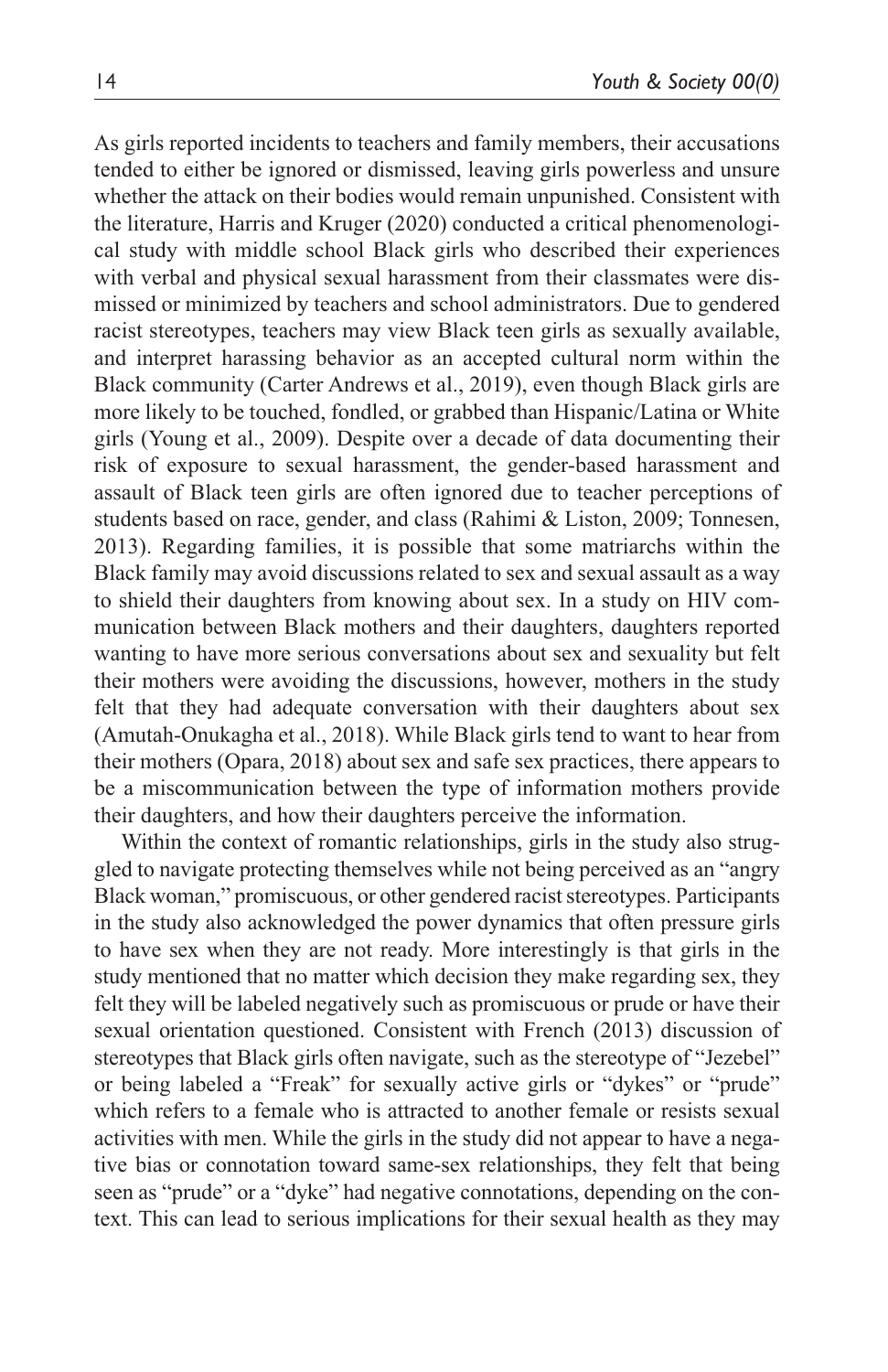be unable to negotiate safe sexual options with their partners, leaving them most at risk of contracting HIV, STIs and/or unwanted pregnancies. A major construct within Black Feminist Thought is the importance of Black females learning how to survive and thrive within oppressive societies (Collins, 1991). Consequently, it is necessary for Black girls to obtain skills that can allow them to view themselves contrary to how society perceives them while also honoring their identities and their girlhood.

## *Limitations*

Although our study has several strengths, including the contribution to the limited literature on understanding how gendered-racist stereotypes impact sexual decision making and treatment of Black teen girls, we acknowledge that our study has some limitations. Our participants are not a representative sample of Black teen girls in the U.S. More research among a broader sample of Black teen girls is needed to fully understand the scope and impact of the gendered stereotypes reported by the teens in this study. Moreover, our focus group guide (See Table 1) was not initially developed to explore the nuance of intersectional identities. Rather, across all five focus groups, the themes addressed in this paper emerged naturally over the course of discussions about dating, romantic relationships, and sex. While this limitation is important to note, it also serves as strength. The themes extracted indicate that participant accounts of gendered racism are inextricably linked to the lived dating experiences and treatment of Black teen girls, and strongly indicate a need for a deeper exploration and understanding of these themes.

## *Implications*

Clinicians, educators, and researchers working with Black teen girls are urged to create strategies to address how gendered racism impacts the identity development of Black teen girls. Using Black feminist thought as a foundational framework while highlighting Black girlhood as a lens to work with allows for prevention researchers to examine how Black teen girls' intersecting identities impact not only how they are viewed and treated, but also how they engage in romantic relationships, how adultification of Black girls emerges from society and how to honor girlhood and identify development naturally with Black girls. These factors can further exacerbate sexual health disparities that affect Black girls and so must be addressed.

The findings of this study indicate the need for the development of resisting and challenging gendered-racist stereotypes in order to promote Black teen girls' positive identity development and improve their sexual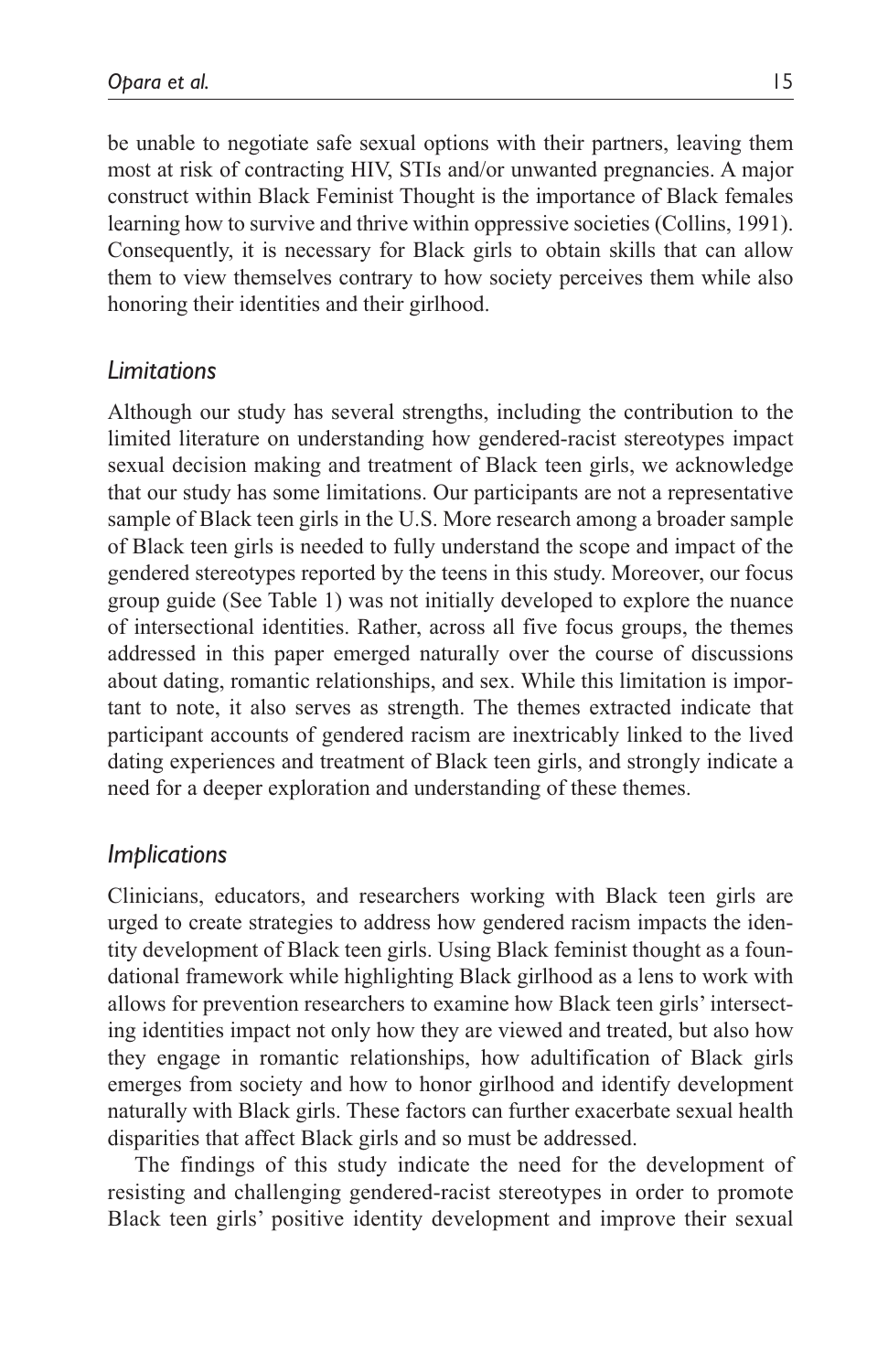health. Schools can play a significant role in supporting Black teen girls in their questioning of the negative messages to which they are exposed. Because youth spend a majority of their time within the classroom, educators play an integral role in challenging offensive behaviors, such as being fondled or sexually assaulted, and teachers must publicly defend Black girls facing such abuse. Normalizing outrage over the mistreatment and disrespect of female bodies due to sexism should be highlighted within the school system to give Black teen girls a safe space to understand that their bodies belong to them. Jacobs (2016) encouraged the use of Black feminist thought and other critical feminist theories through a Black girlhood framework lens to be adopted within school system. The use of a Black girlhood lens within schools not only challenges the power dynamics within a school setting, but also provides an example to other youth who are of either the same or different races and genders, to support and respect Black teen girls and honor their childhood such as other non-Black teens. Examples of this of approach include advocating for school policies with consistent consequences for sexist behavior against students, town halls specifically for Black teen girls to ensure their experiences and voices are heard, race- and gender-centered conversations led by school counselors, advisory topics that focus on addressing behavior, celebrations of excellence, and studentled girl groups focused on challenging anti-racist and sexist behaviors and norms.

Sexual health programs that incorporate HIV and STI prevention should acknowledge power imbalance and stereotypes placed on Black girls whilst celebrating Black teen girls' strengths through the acknowledgment of positive health behaviors. Within prevention programing for Black teen girls, it is essential that programs and interventions incorporate themes of identity development, including gender and sexual identity, by allowing for the positive development of Black girls to naturally emerge. Black girls should be encouraged to challenge stereotypes as a means of increases their self-esteem and worth. By incorporating strategies to promote positive development, future interventions have the potential to empower healthy decision making around sexual health and overall decrease the HIV and STI disparities that affects Black teen girls. This can be seen as an important step toward making society a more equitable place for Black teen girls and promote more positive health outcomes for this group as they transition into adulthood.

Within the family context, incorporating more family-based conversations around listening and believing Black girls' stories regarding sexual assault. For Black girls, kinship can extend beyond the ties of the nuclear family structure to include a wide range of intimate bonds between social support networks (Field & Simmons, 2019). It is essential that Black girls have the ability to navigate such gendered-racists systems with the support of their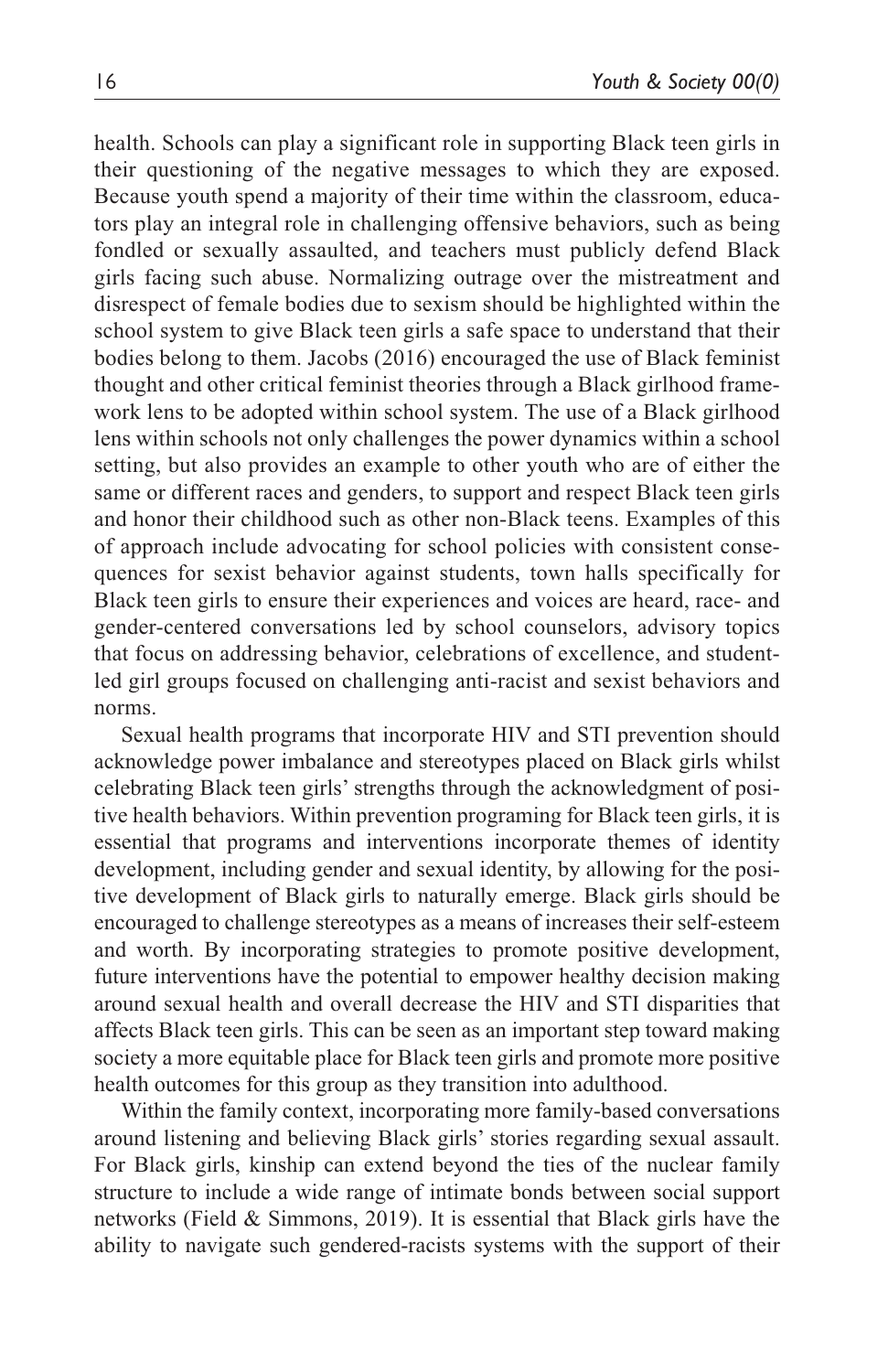families and others within their immediate environments (e.g., teachers, counselors). The stigma and shame regarding sex and discussions around healthy relationships and bodies should be explored to eliminate barriers that place Black girls in an uncomfortable position to talk about critical topics. The burden of protecting Black girls should not be placed on the shoulders of Black girls alone, but on the shoulders of adult allies who can honor their innocence as children and adolescents and provide them with safe spaces to develop their identities in a healthy and positive way.

## **Acknowledgments**

The authors would like to thank the youth participants for agreeing to be a part of our study and allowing us to tell their stories.

## **Author Contributions**

I.O.: Conceptualization, overall writing of manuscript, awardee (NIH and NIMH); V.F.: Study design, methodology, data analysis, and writing; B.S.: Study design, methodology and data analysis; C.F.F.: Study design, and writing; K.H: Study design, methodology, supervision, data analysis, and principal investigator of study (NICHD).

## **Availability of data and material**

The data that support the findings of this study are available from the principal investigator of the study [K.H.], upon reasonable request.

#### **Declaration of Conflicting Interests**

The author(s) declared no potential conflicts of interest with respect to the research, authorship, and/or publication of this article.

## **Funding**

The author(s) disclosed receipt of the following financial support for the research, authorship, and/or publication of this article: This study was supported by the National Institute of Child Health and Human Development (1R21HD098031-01; PI: Dr. Kimberly Hieftje). The first author (I.O.) is supported with funding from the National Institutes of Health, Office of the Director (1DP5OD029636) and partially supported by an education grant from the National Institute on Mental Health (R25-MH087217). The fourth author (C.F.F.) is supported by CTSA Grant Number KL2 TR001862 from the National Center for Advancing Translational Science (NCATS), components of the National Institutes of Health (NIH), and NIH roadmap for Medical Research. This project was also supported in part by grant number K12HL138037 from the National Heart, Lung, and Blood Institute. Points of view, opinions, and conclusions in this paper do not necessarily represent the official position of the U.S. Government. The content is solely the responsibility of the authors and does not necessarily represent the official views of the National Institutes of Health.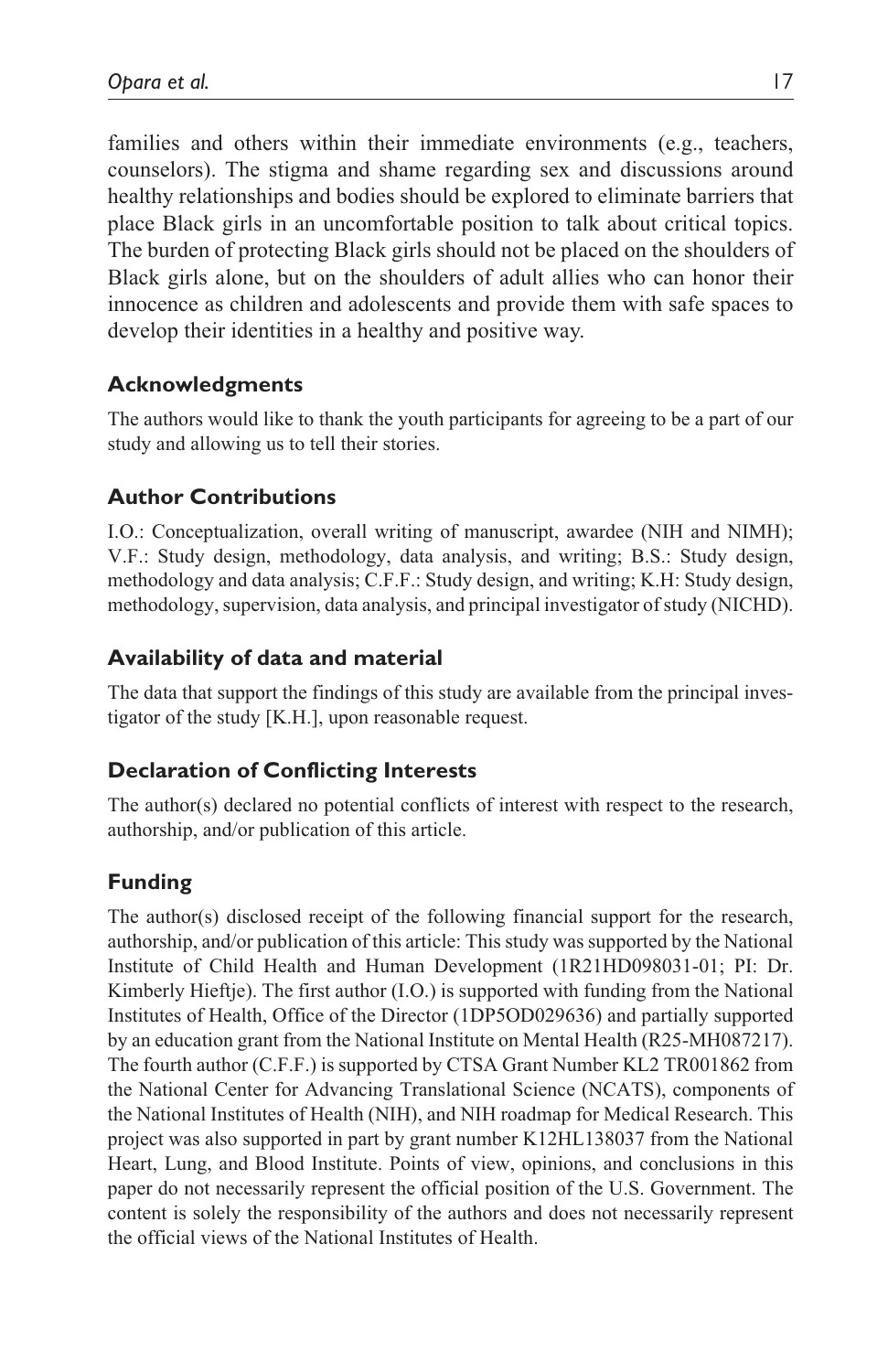### **ORCID iD**

Ijeoma Opara D <https://orcid.org/0000-0002-1118-4699>

### **Code availability**

No quantitative data sets were generated from this qualitative study. Therefore, there was no custom codes available.

#### **References**

- Amutah-Onukagha, N. N., Opara, I., Hammonds, R., & Guthrie, B. (2018). Missed opportunities for HIV prevention: Results of a qualitative study on motherdaughter communication. *Journal of HIV/AIDS and Social Services*, *17*(4), 384–401.
- Boyatzis, R. E. (1998). *Transforming qualitative information: Thematic analysis and code development*. SAGE.
- Brown, R. N. (2009). *Black girlhood celebration: Toward a hip-hop feminist pedagogy*. Peter Lang.
- Carter Andrews, D. J., Brown, T., Castro, E., & Id-Deen, E. (2019). The impossibility of being "perfect and White": Black girls' racialized and gendered schooling experiences. *American Educational Research Journal*, *56*(6), 2531–2572.
- Centers for Disease Control and Prevention. (2021). *Sexually transmitted diseases surveillance 2019*. Department of Health and Human Services.
- Clonan-Roy, K., Jacobs, C. E., & Nakkula, M. J. (2016). Towards a model of positive youth development specific to girls of color: Perspectives on development, resilience, and empowerment. *Gender Issues*, *33*(2), 96–121.
- Collins, P. H. (1991). *Black feminist thought: Knowledge, consciousness, and the politics of empowerment*. Routledge.
- Dedoose. (2020). *Dedoose version 8.3.35, web application for managing, analyzing, and presenting qualitative and mixed method research data*. SocioCultural Research Consultants, LLC. <www.dedoose.com>
- Essed, P. (1991). *Understanding everyday racism: An interdisciplinary theory* (Vol. 2). SAGE.
- Evans-Winters, V. E., & Esposito, J. (2010). Other people's daughters: Critical race feminism and black girls' education. *Educational Foundations*, *24*(1–2), 11–24.
- Feagin, J. R. (2014). *Racist America: Roots, current realities, and future reparations*. Routledge.
- Field, C. T., & Simmons, L. M. (2019). Introduction to special issue: Black girlhood and kinship. *Women Gender and Families of Color*, *7*(1), 1–11.
- French, B. H. (2013). More than jezebels and freaks: Exploring how Black girls navigate sexual coercion and sexual scripts. *Journal of African American Studies*, *17*(1), 35–50.
- Glaser, B., & Strauss, A. (1967). *The discovery of grounded theory: Strategies for qualitative research*. Aldine de Gruyter.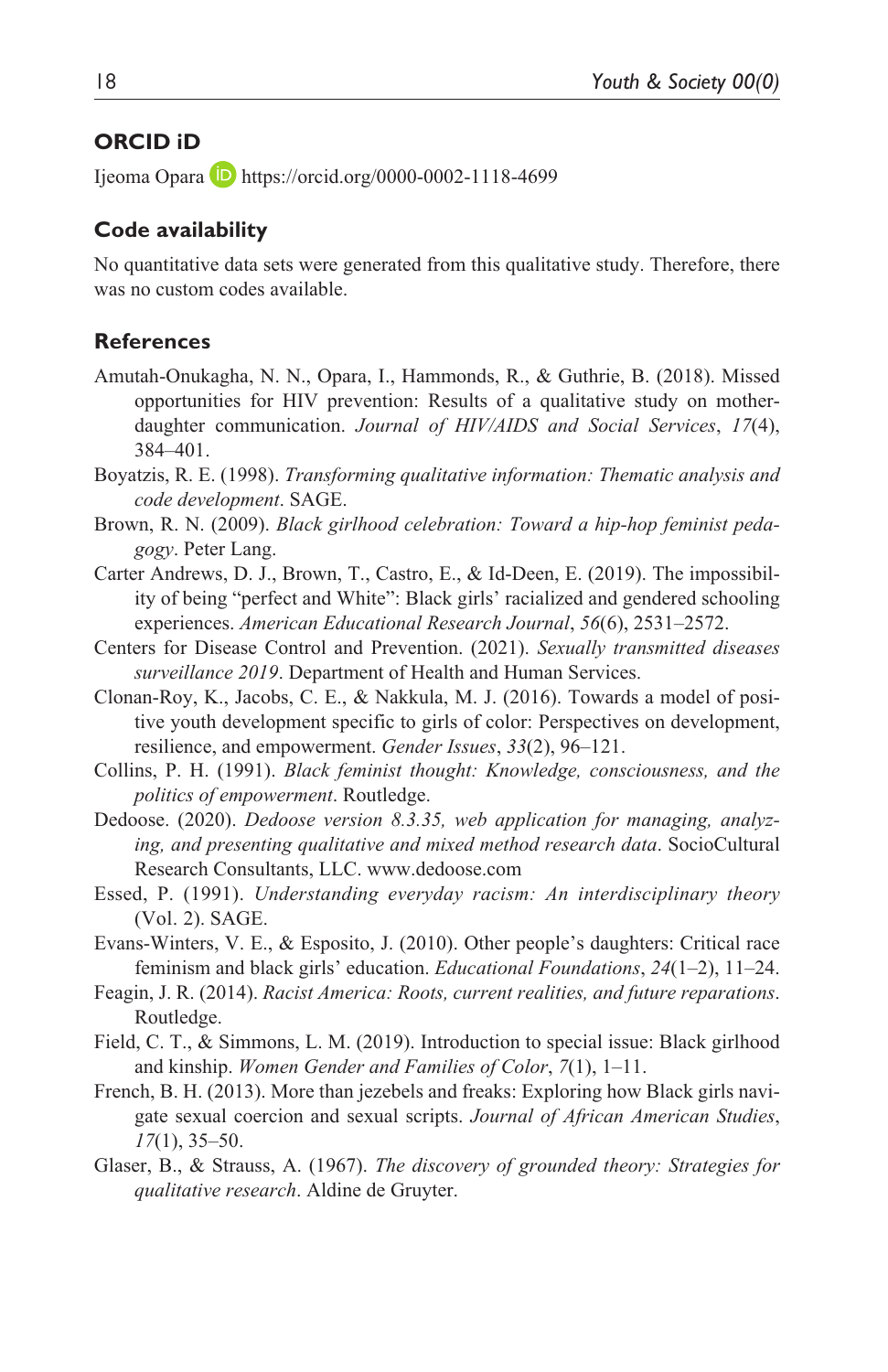- Gómez, J. M., & Gobin, R. L. (2020). Black women and girls &# MeToo: Rape, cultural betrayal, & healing. *Sex Roles*, *82*(1–2), 1–12.
- Harris, J., & Kruger, A. C. (2020). "We always tell them, but they don't do anything about it!" Middle school black girls experiences with sexual harassment at an urban middle school. *Urban Education*. Advance online publication. [https://doi.](https://doi.org/10.1177/0042085920959131) [org/10.1177/0042085920959131](https://doi.org/10.1177/0042085920959131)
- Hieftje, K., Duncan, L., Florsheim, O., Sawyer, B., & Fiellin, L. E. (2019). One night stan: Feasibility study of an HIV prevention and sexual risk reduction social Card game for young black women. *Games for Health Journal*, *8*(2), 112–120.
- Hope, M. O., Lee, D. B., Hsieh, H. F., Hurd, N. M., Sparks, H. L., & Zimmerman, M. A. (2019). Violence exposure and sexual risk behaviors for African American adolescent girls: The protective role of natural mentorship and organizational religious involvement. *American Journal of Community Psychology*, *64*(1–2), 241–254.
- Jackson, J. M., Seth, P., DiClemente, R. J., & Lin, A. (2015). Association of depressive symptoms and substance use with risky sexual behavior and sexually transmitted infections among African American female adolescents seeking sexual health care. *American Journal of Public Health*, *105*(10), 2137–2142.
- Jacobs, C. E. (2016). Developing the "oppositional gaze": Using critical media pedagogy and Black feminist thought to promote Black girls' identity development. *The Journal of Negro Education*, *85*(3), 225–238.
- Kevern, J., & Webb, C. (2001). Focus groups as a tool for critical social research in nurse education. *Nurse Education Today*, *21*(4), 323–333.
- Milner, H. R. (2007). Race, culture, and researcher positionality: Working through dangers seen, unseen and unforeseen. *Educational Researcher*, *36*(7), 388–400.
- Morris, M. (2016). *Pushout: The criminalization of Black girls in schools*. The New Press.
- Nunn, N. M. (2018). Super-girl: Strength and sadness in Black girlhood. *Gender and Education*, *30*(2), 239–258.
- Opara, I. (2018). Examining African American parent-daughter HIV risk communication using a Black feminist-ecological lens: Implications for intervention. *Journal of Black Studies*, *49*(2), 134–151.
- Opara, I., Lardier, D. T. Jr., Reid, R. J, & Garcia-Reid, P. (2019). "It all starts with the parents": A qualitative study on protective factors for drug-use prevention among Black and Hispanic girls. *Affilia*, *34*(2), 199–218.
- Rahimi, R., & Liston, D. D. (2009). What does she expect when she dresses like that? Teacher interpretation of emerging adolescent female sexuality. *Educational Studies*, *45*(6), 512–533.
- Robillard, A. (2012). Music videos and sexual risk in African American adolescent girls: Gender, power and the need for media literacy. *American Journal of Health Education*, *43*(2), 93–103.
- Thomas, A. J., Witherspoon, K. M., & Speight, S. L. (2008). Gendered racism, psychological distress, and coping styles of African American women. *Cultural Diversity & Ethnic Minority Psychology*, *14*(4), 307–314.